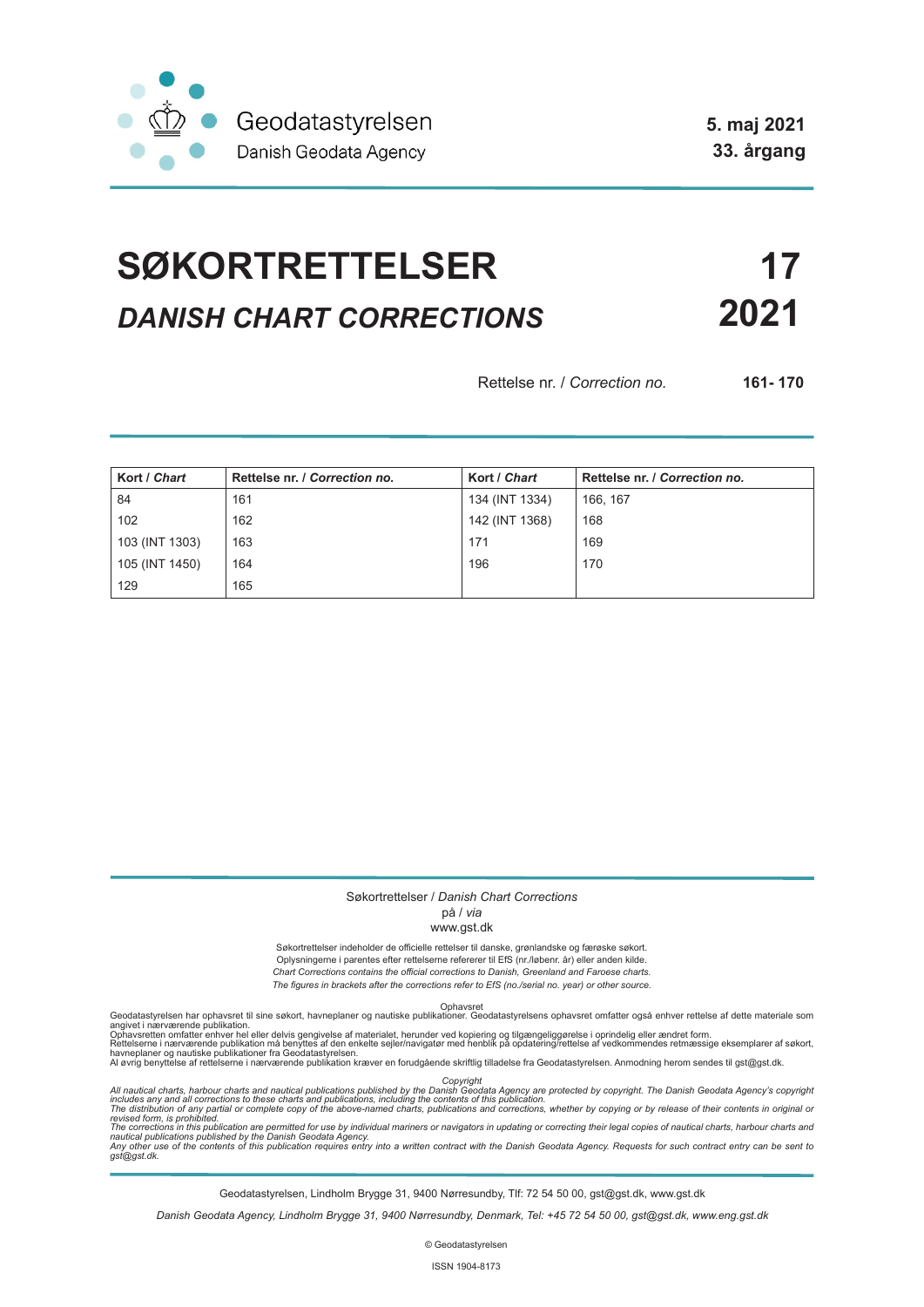| Rettelse nr. /<br><b>Correction no.</b><br>Kort / Chart |                                                                                   |                                     |                                               |  |
|---------------------------------------------------------|-----------------------------------------------------------------------------------|-------------------------------------|-----------------------------------------------|--|
| 161                                                     | Vestmannasund                                                                     |                                     |                                               |  |
| 84<br>Plan C                                            | Tilføj imellem $1) - 4$ )<br>Insert between $1) - 4$ )                            |                                     | 1) 62°06, 104'N 007°08, 256'W<br>kyst / coast |  |
|                                                         |                                                                                   |                                     | 2) 62°06,163'N 007°08,291'W                   |  |
|                                                         |                                                                                   |                                     | 3) 62°06,304'N 007°08,526'W                   |  |
|                                                         |                                                                                   |                                     | 4) 62°06,377'N 007°08,607'W                   |  |
|                                                         |                                                                                   |                                     | (Landsverk, 14. april 2021)                   |  |
| 162                                                     | <b>Hesselø Bugt E</b><br>Ref.: Søkortrettelser / Chart Corrections 13-14/136 2021 |                                     | 56°07,035'N 012°11,407'E                      |  |
| 102                                                     | Udtag / Delete                                                                    | $^{\rm ++}$                         |                                               |  |
|                                                         |                                                                                   |                                     | (17/316 2021)                                 |  |
| 163<br>103 (INT 1303)                                   | <b>Femern Bælt NW</b><br>Ref.: Søkortrettelser / Chart Corrections 48/683 2020    |                                     | 1) 54°44,398'N 011°00,531'E                   |  |
|                                                         | Udtag på 1) og 2) / Delete in 1) and 2)                                           | FI(5)Y.20s                          | 2) 54°39,727'N 010°58,960'E                   |  |
|                                                         |                                                                                   |                                     | (17/310 2021)                                 |  |
| 164                                                     | Løgstør N                                                                         |                                     |                                               |  |
| 105 (INT 1450)                                          | Tilføj / Insert                                                                   | 2 <sub>8</sub>                      | 56°58,393'N 009°15,862'E                      |  |
|                                                         |                                                                                   |                                     | (17/328 2021)                                 |  |
| 165<br>129                                              | <b>Hesselø Bugt E</b><br>Ref.: Søkortrettelser / Chart Corrections 13-14/142 2021 |                                     |                                               |  |
|                                                         |                                                                                   |                                     | 56°07,035'N 012°11,407'E                      |  |
|                                                         | Udtag / Delete                                                                    | $+$                                 | (17/316 2021)                                 |  |
| 166                                                     | <b>Renden S</b>                                                                   |                                     |                                               |  |
| 134 (INT 1334)                                          | Flyt fra 1) til $2$ ) / Move from 1) to 2)                                        | (1.4.-15.11.)<br><b>FI(4) Y.10s</b> | 1) 55°43,276'N 012°39,142'E                   |  |
|                                                         |                                                                                   |                                     | 2) 55°43,286'N 012°38,957'E                   |  |
|                                                         | Juster anbefalet sejlløb imellem 3), 1)                                           |                                     | 3) 53°43,425'N 012°38,631'E                   |  |
|                                                         | og 4) til 3), 2), og 4)                                                           |                                     | 4) 55°42,011'N 012°38,416'E                   |  |
|                                                         | Ajust recommended track between 3),                                               |                                     |                                               |  |
|                                                         | 1) and 4) to 3), 2) and 4)                                                        |                                     |                                               |  |
|                                                         |                                                                                   |                                     | (17/3212021)                                  |  |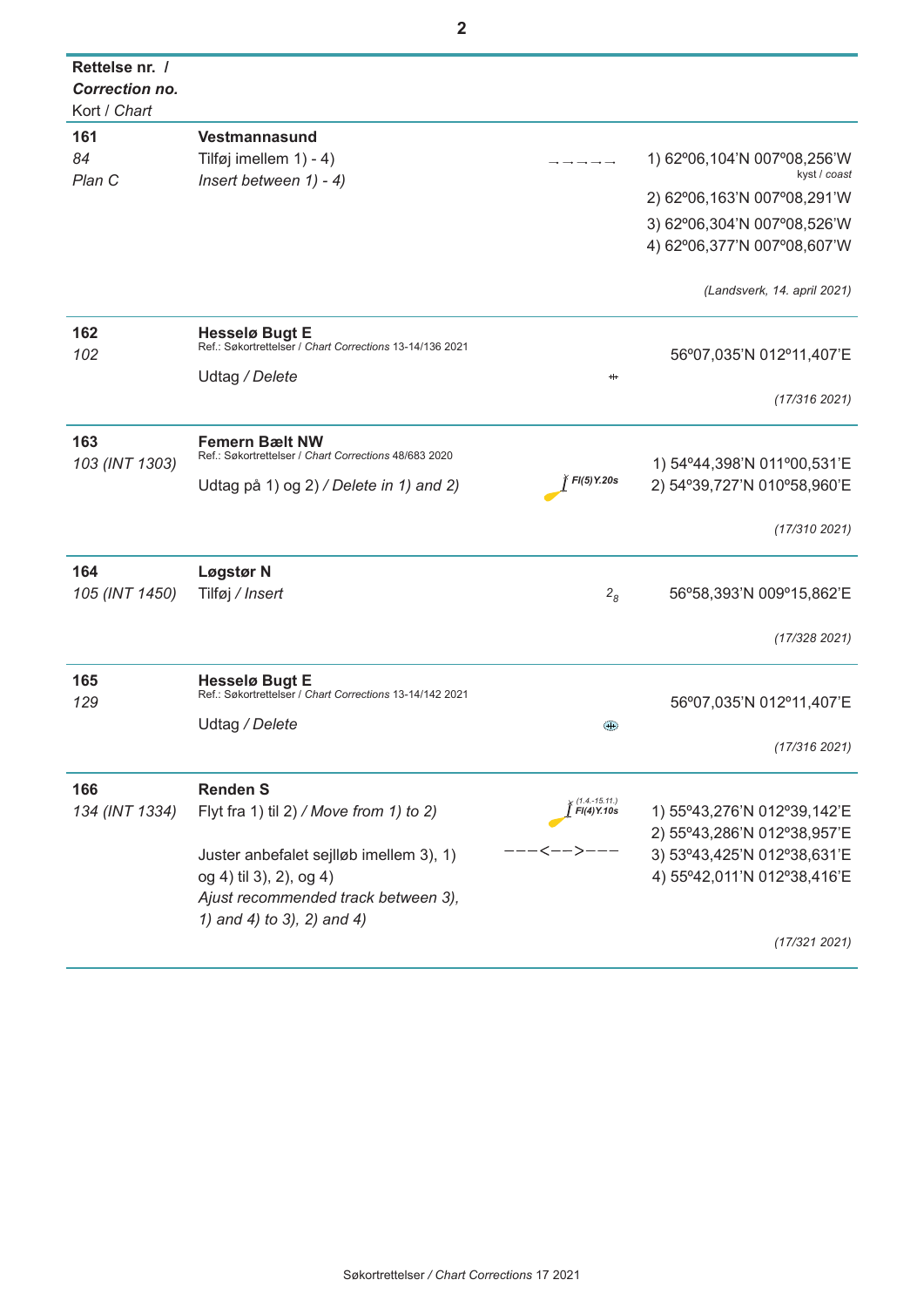| 167<br>134 (INT 1334) | <b>Kongedybet N</b><br>Ref.: Søkortrettelser / Chart Corrections 42/532 2019 |                         | 1) 55°42,731'N 012°38,529'E  |
|-----------------------|------------------------------------------------------------------------------|-------------------------|------------------------------|
|                       | Flyt fra 1) - 4) til 5) - 8)                                                 | $\check{I}$             | 2) 55°42,758'N 012°38,578'E  |
|                       | Move from $1) - 4$ ) to $5) - 8$ )                                           |                         | 3) 55°42,730'N 012°38,625'E  |
|                       |                                                                              |                         | 4) 55°42,704'N 012°38,576'E  |
|                       | Flyt fra 9) til 10) / Move from 9) to 10)                                    | Ω                       | 5) 55°42,920'N 012°38,889'E  |
|                       |                                                                              |                         | 6) 55°42,957'N 012°38,959'E  |
|                       |                                                                              |                         | 7) 55°42,918'N 012°39,025'E  |
|                       |                                                                              |                         | 8) 55°42,881'N 012°38,955'E  |
|                       |                                                                              |                         | 9) 55°42,731'N 012°38,577'E  |
|                       |                                                                              |                         | 10) 55°42,919'N 012°38,957'E |
|                       |                                                                              |                         | (17/3212021)                 |
| 168<br>142 (INT 1368) | <b>Lolland S</b><br>Ref.: Søkortrettelser / Chart Corrections 48/692 2020    |                         | 1) 54°44,398'N 011°00,531'E  |
|                       | Udtag / Delete                                                               | F(5)Y.20s               |                              |
|                       |                                                                              |                         | (17/310 2021)                |
| 169                   | <b>Thurø Bund NW</b>                                                         |                         |                              |
| 171                   | Tilføj / Insert                                                              | Obstn<br>(15.4.-15.10.) | 55°02,482'N 010°40,377'E     |
|                       |                                                                              |                         | (17/327 2021)                |
| 170                   | <b>Femern Bælt NW</b>                                                        |                         |                              |
| 196                   | Ref.: Søkortrettelser / Chart Corrections 48/694 2021                        | $H(5)$ Y.20s            |                              |
|                       | Udtag på 1) og 2) / Delete in 1) and 2)                                      |                         | 1) 54°44,398'N 011°00,531'E  |
|                       |                                                                              |                         | 2) 54°39,727'N 010°58,960'E  |
|                       |                                                                              |                         | (17/310 2021)                |
|                       |                                                                              |                         |                              |